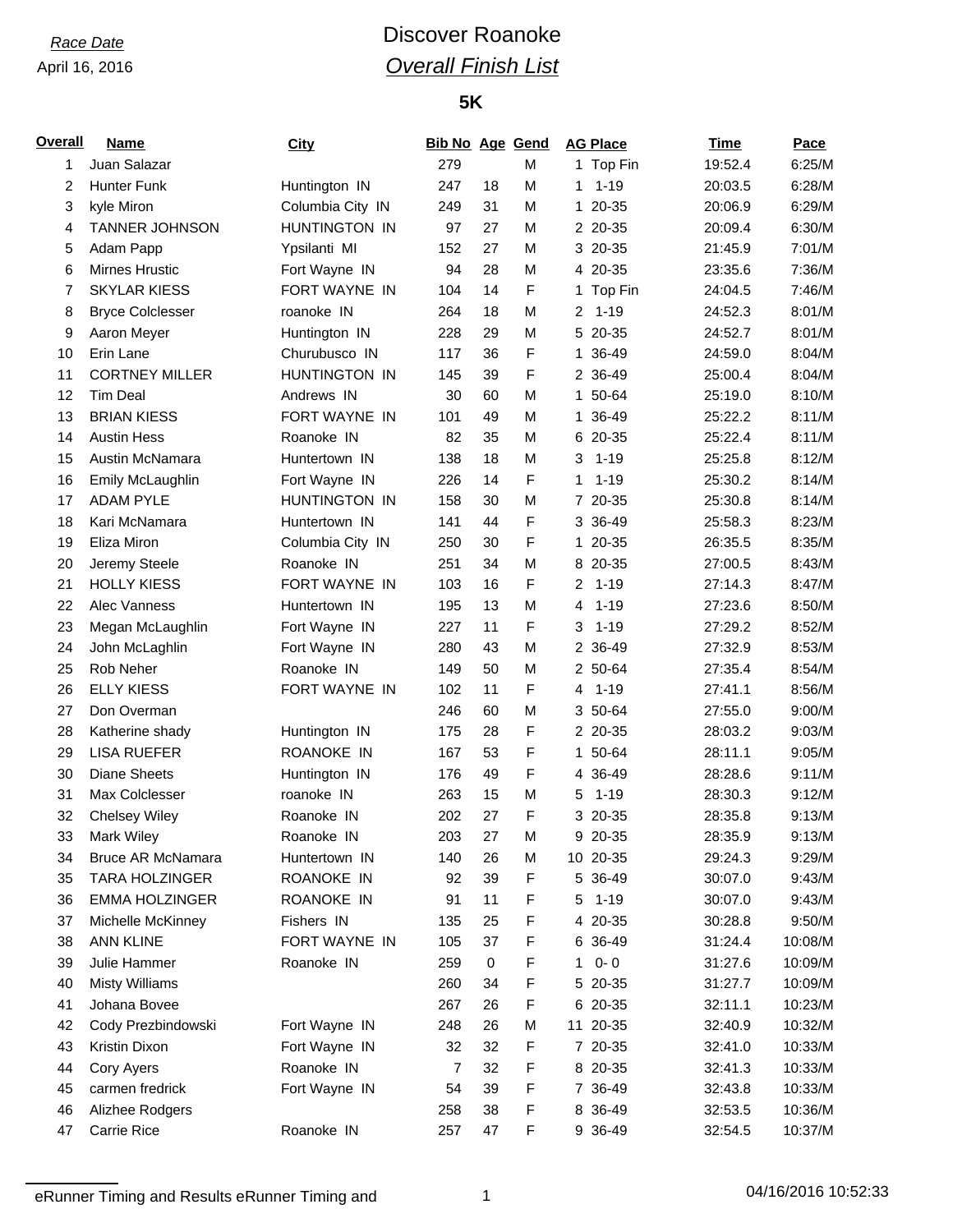# *Race Date* **Discover Roanoke** *Overall Finish List*

### **5K**

| <b>Overall</b> | <b>Name</b>              | <b>City</b>        | <b>Bib No Age Gend</b> |    |   | <b>AG Place</b> |          | <b>Time</b> | Pace    |
|----------------|--------------------------|--------------------|------------------------|----|---|-----------------|----------|-------------|---------|
| 48             | <b>ROB SHEETS</b>        | FORT WAYNE IN      | 177                    | 44 | M |                 | 3 36-49  | 33:13.3     | 10:43/M |
| 49             | Megan Hamilton           | fort wayne IN      | 71                     | 41 | F | 10 36-49        |          | 33:58.9     | 10:57/M |
| 50             | Kendra Collins           | fort wayne IN      | 27                     | 16 | F | 6               | $1 - 19$ | 33:59.4     | 10:58/M |
| 51             | <b>COURTNEY ADAMS</b>    | HUNTINGTON IN      | 1                      | 25 | F |                 | 9 20-35  | 34:05.3     | 11:00/M |
| 52             | Debra Lesh-Funk          | Ossian IN          | 121                    | 57 | F |                 | 2 50-64  | 34:06.2     | 11:00/M |
| 53             | Victoria McNamara        | Huntertown IN      | 142                    | 17 | F | 7               | $1 - 19$ | 34:16.5     | 11:03/M |
| 54             | Lynette Mankey           | Fort Wayne IN      | 252                    | 55 | F |                 | 3 50-64  | 34:17.2     | 11:04/M |
| 55             | <b>Bruce McNamara</b>    | Huntertown IN      | 139                    | 48 | M |                 | 4 36-49  | 34:53.4     | 11:15/M |
| 56             | <b>STEPHEN KLINE</b>     | FORT WAYNE IN      | 108                    | 45 | M |                 | 5 36-49  | 35:11.8     | 11:21/M |
| 57             | <b>KENNETH HESS</b>      | COLUMBIA CITY IN   | 86                     | 50 | M |                 | 4 50-64  | 35:22.9     | 11:25/M |
| 58             | <b>JERRY RUEFER</b>      | ROANOKE IN         | 164                    | 54 | M |                 | 5 50-64  | 35:35.4     | 11:29/M |
| 59             | JR Ruefer                | Roanoke IN         | 166                    | 34 | M | 12 20-35        |          | 35:35.8     | 11:29/M |
| 60             | PATTY MANKEY             | <b>BLUFFTON IN</b> | 127                    | 24 | F | 10 20-35        |          | 36:41.2     | 11:50/M |
| 61             | <b>MIRIAM KLINE</b>      | FORT WAYNE IN      | 106                    | 11 | F | 8               | $1 - 19$ | 36:43.1     | 11:51/M |
| 62             | <b>Stephanie Glick</b>   | ROANOKE, IN IN     | 66                     | 30 | F | 11              | 20-35    | 36:43.2     | 11:51/M |
| 63             | Jenifer MacAleese        | Roanoke IN         | 214                    | 37 | F | 11 36-49        |          | 36:44.2     | 11:51/M |
| 64             | <b>Michael Glick</b>     | Roanoke IN         | 65                     | 60 | M |                 | 6 50-64  | 36:53.2     | 11:54/M |
| 65             | Darlene Brady            | Fort Wayne IN      | 18                     | 50 | F |                 | 4 50-64  | 36:54.6     | 11:54/M |
| 66             | Elizabeth Hale           | Fort Wayne IN      | 70                     | 27 | F | 12 20-35        |          | 37:04.2     | 11:57/M |
| 67             | Dave Hord                | Fort Wayne IN      | 93                     | 43 | M |                 | 6 36-49  | 37:21.7     | 12:03/M |
| 68             | Kelly Corya              | Fort Wayne IN      | 28                     | 46 | F | 12 36-49        |          | 38:14.0     | 12:20/M |
| 69             | Carlie Frech             |                    | 284                    | 15 | F | 9               | $1 - 19$ | 38:25.2     | 12:24/M |
| 70             | Cassie Noga              |                    | 283                    | 14 | F | 10              | $1 - 19$ | 38:27.0     | 12:24/M |
| 71             | Erin Erb                 | Fort Wayne IN      | 43                     | 36 | F | 13 36-49        |          | 38:44.9     | 12:30/M |
| 72             | Joni Wyatt               | Roanoke IN         | 209                    | 62 | F |                 | 5 50-64  | 38:50.2     | 12:32/M |
| 73             | <b>Stacey Stanton</b>    | ROANOKE IN         | 184                    | 40 | F | 14 36-49        |          | 38:59.4     | 12:35/M |
| 74             | <b>Barb Gamble</b>       | Fort Wayne IN      | 229                    | 50 | F |                 | 6 50-64  | 39:00.8     | 12:35/M |
| 75             | Corinna Ladd             | Fort Wayne IN      | 111                    | 47 | F | 15 36-49        |          | 39:19.1     | 12:41/M |
| 76             | Corey Laffkas            | FORT WAYNE IN      | 112                    | 42 | F | 16 36-49        |          | 39:56.8     | 12:53/M |
| 77             | Donald Uecker            | Fort Wayne IN      | 193                    | 51 | M |                 | 7 50-64  | 40:12.3     | 12:58/M |
| 78             | Julie Uecker             | Fort Wayne IN      | 194                    | 43 | F | 17 36-49        |          | 40:12.6     | 12:58/M |
| 79             | Lynn Pinkerton           | Warren IN          | 155                    | 58 | F |                 | 7 50-64  | 40:31.0     | 13:04/M |
| 80             | Jim Brenock              | Fort Wayne IN      | 19                     | 76 | M |                 | 1 65-99  | 40:51.9     | 13:11/M |
| 81             | <b>LYNN LEPOLA</b>       | FORT WAYNE IN      | 118                    | 68 | F | 1.              | 65-99    | 41:43.9     | 13:27/M |
| 82             | TAMMY BALLER             | UNIONDALE IN       | 10                     | 44 | F | 18 36-49        |          | 41:46.2     | 13:28/M |
| 83             | REBECCA HESS             | COLUMBIA CITY IN   | 87                     | 43 | F | 19 36-49        |          | 42:07.3     | 13:35/M |
| 84             | Joseph Anderson          | Fort Wayne IN      | 2                      | 31 | M | 13 20-35        |          | 42:13.5     | 13:37/M |
| 85             | <b>SUSAN MILLER</b>      | HUNTINGTON IN      | 147                    | 59 | F |                 | 8 50-64  | 42:33.0     | 13:44/M |
| 86             | Dan Marshall             | Fort wayne IN      | 130                    | 57 | M |                 | 8 50-64  | 42:53.2     | 13:50/M |
| 87             | <b>Colleen Marshall</b>  | Fort wayne IN      | 129                    | 56 | F |                 | 9 50-64  | 42:54.1     | 13:50/M |
| 88             | Jessica Anderson         | Fort Wayne IN      | 4                      | 26 | F | 13 20-35        |          | 43:00.3     | 13:52/M |
| 89             | Ann Schlagenhauf         | FORT WAYNE IN      | 170                    | 48 | F | 20              | 36-49    | 43:05.1     | 13:54/M |
| 90             | <b>ALETHEA GILPIN</b>    | ROANOKE IN         | 64                     | 42 | F | 21 36-49        |          | 43:10.2     | 13:55/M |
| 91             | <b>Heather Plasterer</b> | Roanoke IN         | 156                    | 36 | F | 22 36-49        |          | 43:10.2     | 13:55/M |
| 92             | Kimberly Noga            | Fort Wayne IN      | 282                    | 48 | F | 23 36-49        |          | 43:17.8     | 13:58/M |
| 93             | <b>GEMMA SICKAFUS</b>    | UNIONDALE IN       | 179                    | 67 | F |                 | 2 65-99  | 45:01.6     | 14:31/M |
| 94             | Linda Cambre             |                    | 244                    | 55 | F | 10 50-64        |          | 45:27.7     | 14:40/M |

eRunner Timing and Results eRunner Timing and 2 04/16/2016 10:52:34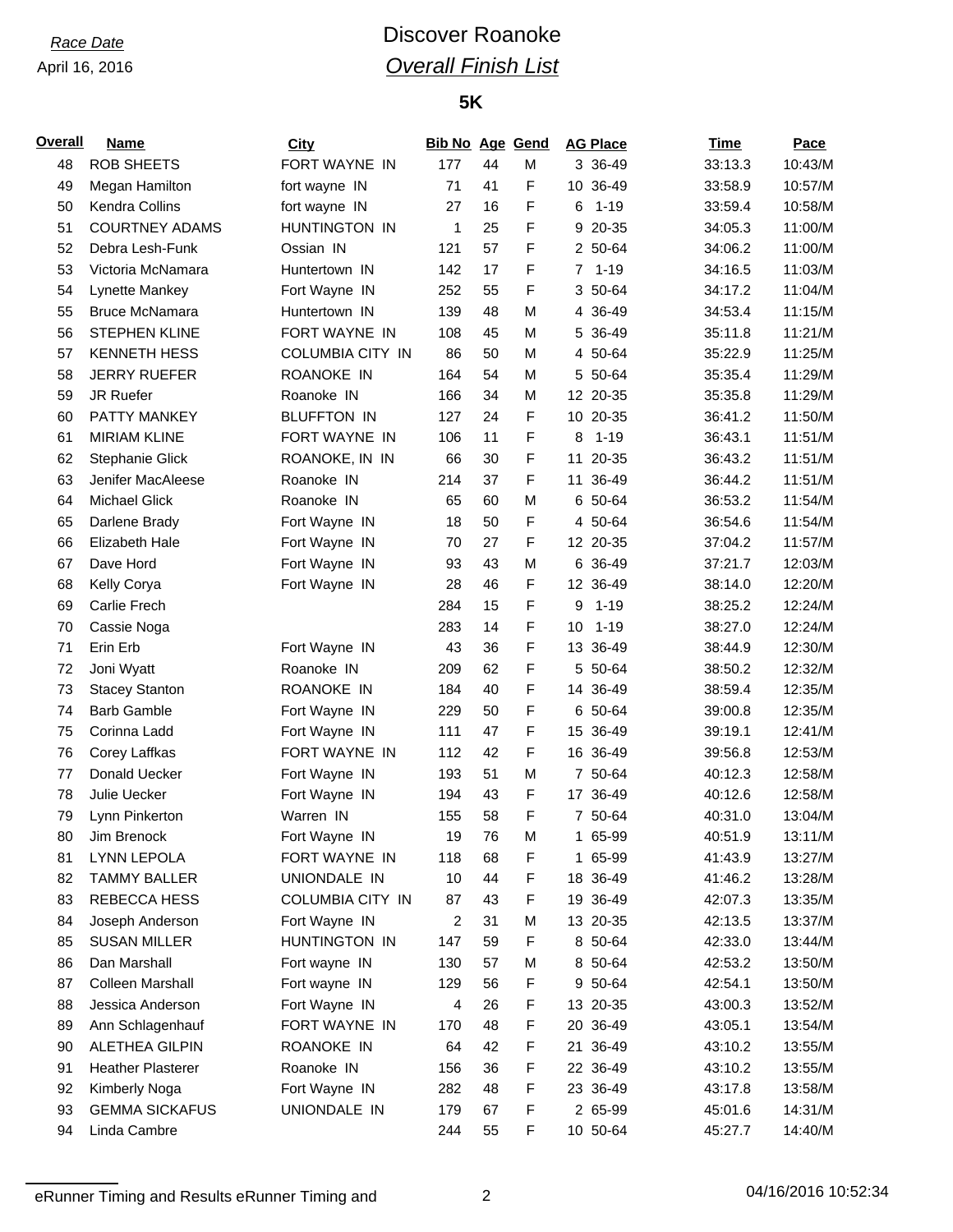# *Race Date* **Discover Roanoke** *Overall Finish List*

### **5K**

| Overall | Name                   | City                    | <b>Bib No Age Gend</b> |    |   |    | <b>AG Place</b> | Time    | Pace    |
|---------|------------------------|-------------------------|------------------------|----|---|----|-----------------|---------|---------|
| 95      | Katelin Herber         | Huntington IN           | 78                     | 31 | F |    | 14 20-35        | 45:42.9 | 14:45/M |
| 96      | <b>TONY HERBER</b>     | <b>HUNTINGTON IN</b>    | 79                     | 30 | M |    | 14 20-35        | 45:43.2 | 14:45/M |
| 97      | <b>BOB MACDONALD</b>   | <b>HUNTINGTON IN</b>    | 124                    | 60 | М |    | 9 50-64         | 45:44.2 | 14:45/M |
| 98      | Jen Girardot           |                         | 245                    | 35 | F |    | 15 20-35        | 45:57.7 | 14:49/M |
| 99      | <b>ANNE BUUCK</b>      | ROANOKE IN              | 22                     | 53 | F |    | 11 50-64        | 46:37.5 | 15:02/M |
| 100     | Patti Fritz            | Roanoke IN              | 55                     | 66 | F |    | 3 65-99         | 46:37.9 | 15:02/M |
| 101     | <b>CATHY GEYER</b>     | <b>ANDREWS IN</b>       | 59                     | 56 | F |    | 12 50-64        | 46:38.4 | 15:03/M |
| 102     | Kristina Youn Scherrer | fort wayne IN           | 212                    | 33 | F |    | 16 20-35        | 46:50.2 | 15:06/M |
| 103     | <b>Stacey Fletter</b>  | Roanoke IN              | 50                     | 29 | F | 17 | 20-35           | 46:51.3 | 15:07/M |
| 104     | Juliana Bolenbaugh     | Scott OH                | 17                     | 36 | F |    | 24 36-49        | 47:14.8 | 15:14/M |
| 105     | Angie Bayoneta         | Fort Wayne IN           | 11                     | 42 | F |    | 25 36-49        | 47:15.1 | 15:15/M |
| 106     | <b>Becky Bushee</b>    | Yoder IN                | 20                     | 54 | F |    | 13 50-64        | 49:02.8 | 15:49/M |
| 107     | Jeff Bushee            | Yoder IN                | 21                     | 57 | M |    | 10 50-64        | 49:03.2 | 15:49/M |
| 108     | Deb Bushee             | UNIONDALE IN            | 253                    | 59 | F |    | 14 50-64        | 49:22.8 | 15:55/M |
| 109     | <b>KARMEN LAHR</b>     | <b>HUNTINGTON IN</b>    | 113                    | 59 | F | 15 | 50-64           | 49:23.1 | 15:56/M |
| 110     | SHEILA CHRISTEN        | ROANOKE IN              | 24                     | 58 | F |    | 16 50-64        | 50:50.7 | 16:24/M |
| 111     | Greg Bushee            | UNIONDALE IN            | 254                    | 60 | M | 11 | 50-64           | 50:52.0 | 16:25/M |
| 112     | Julie Fraze            | Uniondale IN            | 51                     | 45 | F |    | 26 36-49        | 51:00.8 | 16:27/M |
| 113     | angie double           | ronaoke IN              | 33                     | 41 | F |    | 27 36-49        | 51:01.6 | 16:27/M |
| 114     | Amy Wills              | Roanoke IN              | 204                    | 46 | F |    | 28 36-49        | 51:06.7 | 16:29/M |
| 115     | <b>CHRISTIE STRASS</b> | <b>COLUMBIA CITY IN</b> | 186                    | 30 | F |    | 18 20-35        | 51:38.8 | 16:39/M |
| 116     | <b>JULIE HOFFMAN</b>   | HUNTINGTON IN           | 90                     | 53 | F | 17 | 50-64           | 51:39.2 | 16:40/M |
| 117     | ORVETTA KIDD           | <b>FORT WAYNE IN</b>    | 100                    | 48 | F | 29 | 36-49           | 51:47.5 | 16:42/M |
| 118     | <b>CHERYL RAIMAN</b>   | ROANOKE IN              | 161                    | 51 | F |    | 18 50-64        | 51:47.7 | 16:42/M |
| 119     | <b>SCOTT WISEMAN</b>   | <b>FORT WAYNE IN</b>    | 205                    | 48 | М |    | 7 36-49         | 51:47.8 | 16:42/M |

eRunner Timing and Results eRunner Timing and 3 3 04/16/2016 10:52:34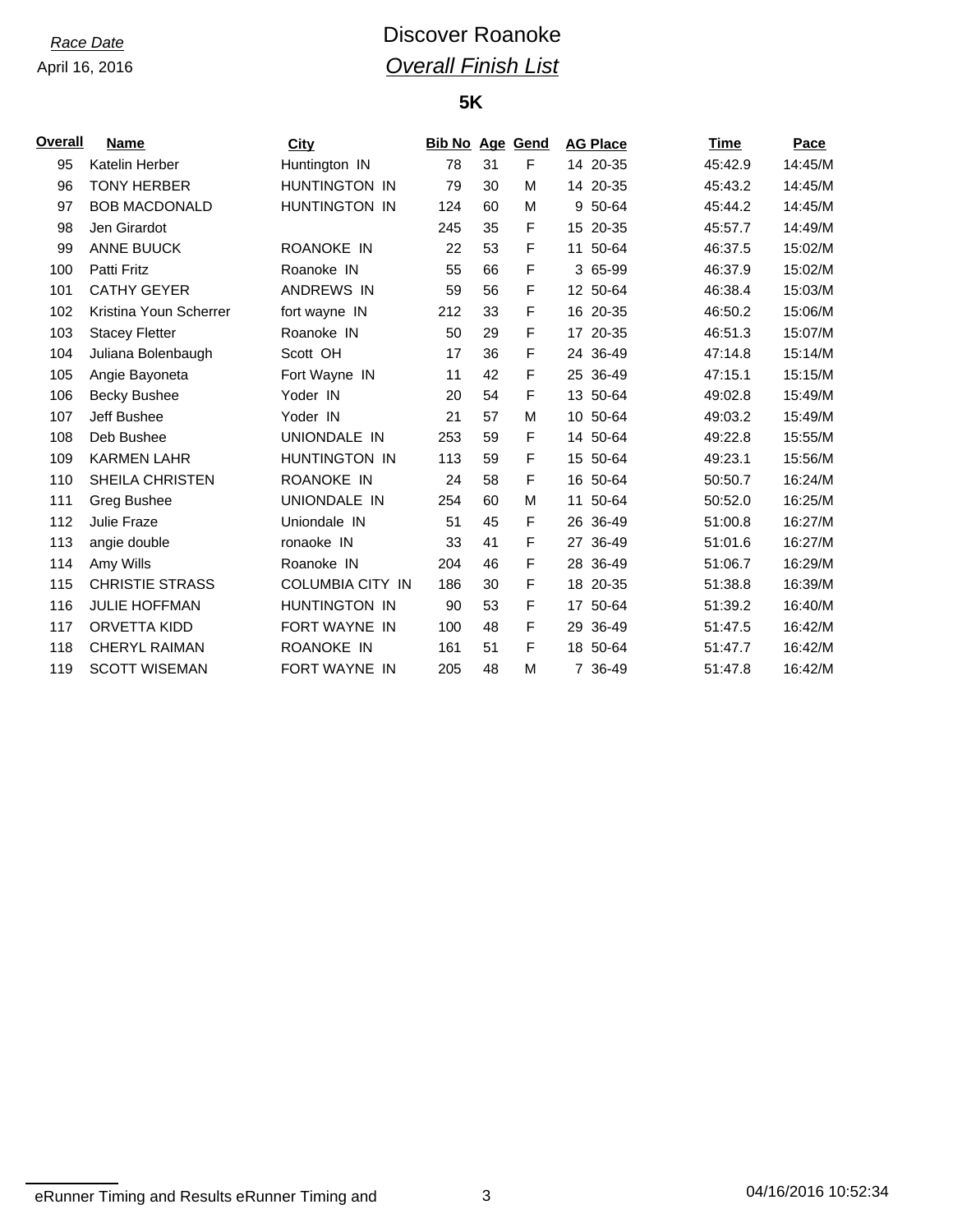# *Race Date* **Discover Roanoke** *Overall Finish List*

## **10K**

| <b>Overall</b> | <b>Name</b>             | <b>City</b>      | <b>Bib No Age Gend</b> |    |   |                | <b>AG Place</b> | <b>Time</b> | <b>Pace</b> |
|----------------|-------------------------|------------------|------------------------|----|---|----------------|-----------------|-------------|-------------|
| 1              | <b>Brad Prather</b>     | Roanoke IN       | 157                    | 44 | M |                | 1 Top Fin       | 34:23.1     | 5:33/M      |
| 2              | Scott Erba              | Warsaw IN        | 242                    | 47 | M | 1              | 36-49           | 35:35.2     | 5:44/M      |
| 3              | Pedro Yaruchyk          | Fort Wayne IN    | 211                    | 36 | M |                | 2 36-49         | 38:42.0     | 6:15/M      |
| 4              | jake fitzmaurice        | Columbia city IN | 48                     | 34 | M |                | 1 20-35         | 41:20.7     | 6:40/M      |
| 5              | Kevin Erb               | Fort Wayne IN    | 44                     | 37 | M |                | 3 36-49         | 42:16.2     | 6:49/M      |
| 6              | Jeremy Nix              | Huntington IN    | 151                    | 38 | M |                | 4 36-49         | 42:18.4     | 6:49/M      |
| 7              | jacque jansing          | Fort Wayne IN    | 96                     | 38 | F |                | 1 Top Fin       | 42:24.0     | 6:50/M      |
| 8              | Doug Dark               | Fort Wayne IN    | 234                    | 55 | M |                | 1 50-64         | 42:34.6     | 6:52/M      |
| 9              | Adam Dyer               | Fort Wayne IN    | 39                     | 28 | M |                | 2 20-35         | 43:00.0     | 6:56/M      |
| 10             | Andrew McCanna          | FOrt Wayne IN    | 132                    | 41 | M |                | 5 36-49         | 43:50.5     | 7:04/M      |
| 11             | Nikki Phillips          | Fort Wayne IN    | 154                    | 30 | F | $\mathbf{1}$   | 20-35           | 44:26.6     | 7:10/M      |
| 12             | <b>Reid Dillon</b>      |                  | 232                    | 14 | M | 1              | $1 - 19$        | 44:44.1     | 7:13/M      |
| 13             | <b>JACOB FOSTER</b>     | ROANOKE IN       | 215                    | 16 | M | $\overline{2}$ | $1 - 19$        | 45:01.1     | 7:16/M      |
| 14             | <b>Christian Arnold</b> | Fremont IN       | 5                      | 33 | F |                | 2 20-35         | 46:03.2     | 7:26/M      |
| 15             | Andres Gil              | Fort wayne IN    | 60                     | 49 | M |                | 6 36-49         | 47:33.0     | 7:40/M      |
| 16             | <b>JANET SCHAFER</b>    | FORT WAYNE IN    | 168                    | 37 | F |                | 1 36-49         | 47:46.6     | 7:42/M      |
| 17             | <b>Chad Nesser</b>      | Ft Wayne IN      | 150                    | 37 | M |                | 7 36-49         | 49:11.1     | 7:56/M      |
| 18             | Benjamin Maloney        | Fort Wayne IN    | 125                    | 35 | M |                | 3 20-35         | 49:32.8     | 7:59/M      |
| 19             | Macie Cash              | Fort Wayne IN    | 23                     | 13 | F | 1              | $1 - 19$        | 49:55.7     | 8:03/M      |
| 20             | <b>REBEKAH MANKEY</b>   | FORT WAYNE IN    | 128                    | 30 | F |                | 3 20-35         | 50:28.2     | 8:08/M      |
| 21             | <b>Brent Harring</b>    | FORT WAYNE IN    | 73                     | 32 | M |                | 4 20-35         | 50:35.2     | 8:10/M      |
| 22             | sarah stroup            | roanoke IN       | 187                    | 38 | F |                | 2 36-49         | 52:11.3     | 8:25/M      |
| 23             | Breanne Hoffman         | Roanoke IN       | 89                     | 26 | F |                | 4 20-35         | 52:19.6     | 8:26/M      |
| 24             | <b>Tyler Snodderly</b>  | Huntington IN    | 183                    | 18 | M | 3              | $1 - 19$        | 52:33.3     | 8:29/M      |
| 25             | <b>Brad Thomas</b>      | Fort Wayne IN    | 256                    | 41 | M |                | 8 36-49         | 53:15.2     | 8:35/M      |
| 26             | Cindy McGovern          | Fort Wayne IN    | 230                    | 51 | F |                | 1 50-64         | 53:16.1     | 8:35/M      |
| 27             | <b>Brian Herr</b>       | Fort Wayne IN    | 80                     | 41 | M |                | 9 36-49         | 53:24.2     | 8:37/M      |
| 28             | Kevan Biggs             | Roanoke IN       | 13                     | 44 | M |                | 10 36-49        | 53:24.7     | 8:37/M      |
| 29             | <b>Brad Wolf</b>        | Huntington IN    | 207                    | 35 | M |                | 5 20-35         | 53:44.5     | 8:40/M      |
| 30             | <b>Chad Bailey</b>      | Fort Wayne IN    | 8                      | 38 | M |                | 11 36-49        | 55:21.8     | 8:56/M      |
| 31             | Kristen Farnham         | Columbia City IN | 46                     | 26 | F |                | 5 20-35         | 55:28.6     | 8:57/M      |
| 32             | Jim Echols              | fort wayne IN    | 42                     | 50 | M |                | 2 50-64         | 55:56.1     | 9:01/M      |
| 33             | Jodi Genth              | Fort Wayne IN    | 58                     | 46 | F |                | 3 36-49         | 56:20.8     | 9:05/M      |
| 34             | Stacy Erickson-Pesetski | Fort Wayne IN    | 45                     | 38 | F |                | 4 36-49         | 57:10.6     | 9:13/M      |
| 35             | Kelly Maloney           | Fort Wayne IN    | 126                    | 35 | F |                | 6 20-35         | 57:38.7     | 9:18/M      |
| 36             | Deah Wolf               | Huntington IN    | 208                    | 34 | F |                | 7 20-35         | 57:46.0     | 9:19/M      |
| 37             | MALISSA COCKMAN         | FORT WAYNE IN    | 26                     | 61 | F |                | 2 50-64         | 57:50.9     | 9:20/M      |
| 38             | <b>JODI THIEL</b>       | ANTWERP OH       | 191                    | 49 | F |                | 5 36-49         | 58:10.7     | 9:23/M      |
| 39             | <b>DEBBIE GILLESPIE</b> | ANTWERP OH       | 61                     | 46 | F |                | 6 36-49         | 58:10.8     | 9:23/M      |
| 40             | Jason Wade              | Fort Wayne IN    | 197                    | 35 | M |                | 6 20-35         | 58:33.4     | 9:27/M      |
| 41             | Elizabeth Pasalich      | Fort wayne IN    | 153                    | 36 | F |                | 7 36-49         | 58:41.8     | 9:28/M      |
| 42             | Molly Yaruchyk          | Fort Wayne IN    | 210                    | 37 | F |                | 8 36-49         | 58:41.8     | 9:28/M      |
| 43             | Sara Wegmann            | Markle IN        | 231                    | 24 | F |                | 8 20-35         | 59:07.7     | 9:32/M      |
| 44             | <b>Shelly Deck</b>      | Fort Wayne IN    | 31                     | 43 | F |                | 9 36-49         | 59:08.7     | 9:32/M      |
| 45             | Jason Ebert             | Fort Wayne IN    | 40                     | 37 | M |                | 12 36-49        | 59:26.3     | 9:35/M      |
| 46             | Krysten Ebert           | Fort Wayne IN    | 41                     | 37 | F |                | 10 36-49        | 59:26.3     | 9:35/M      |
| 47             | <b>HEIDI WARNER</b>     | ROANOKE IN       | 199                    | 12 | F |                | $2 1 - 19$      | 1:00:17.3   | 9:43/M      |

eRunner Timing and Results eRunner Timing and 4 1 1 1 2016 10:52:35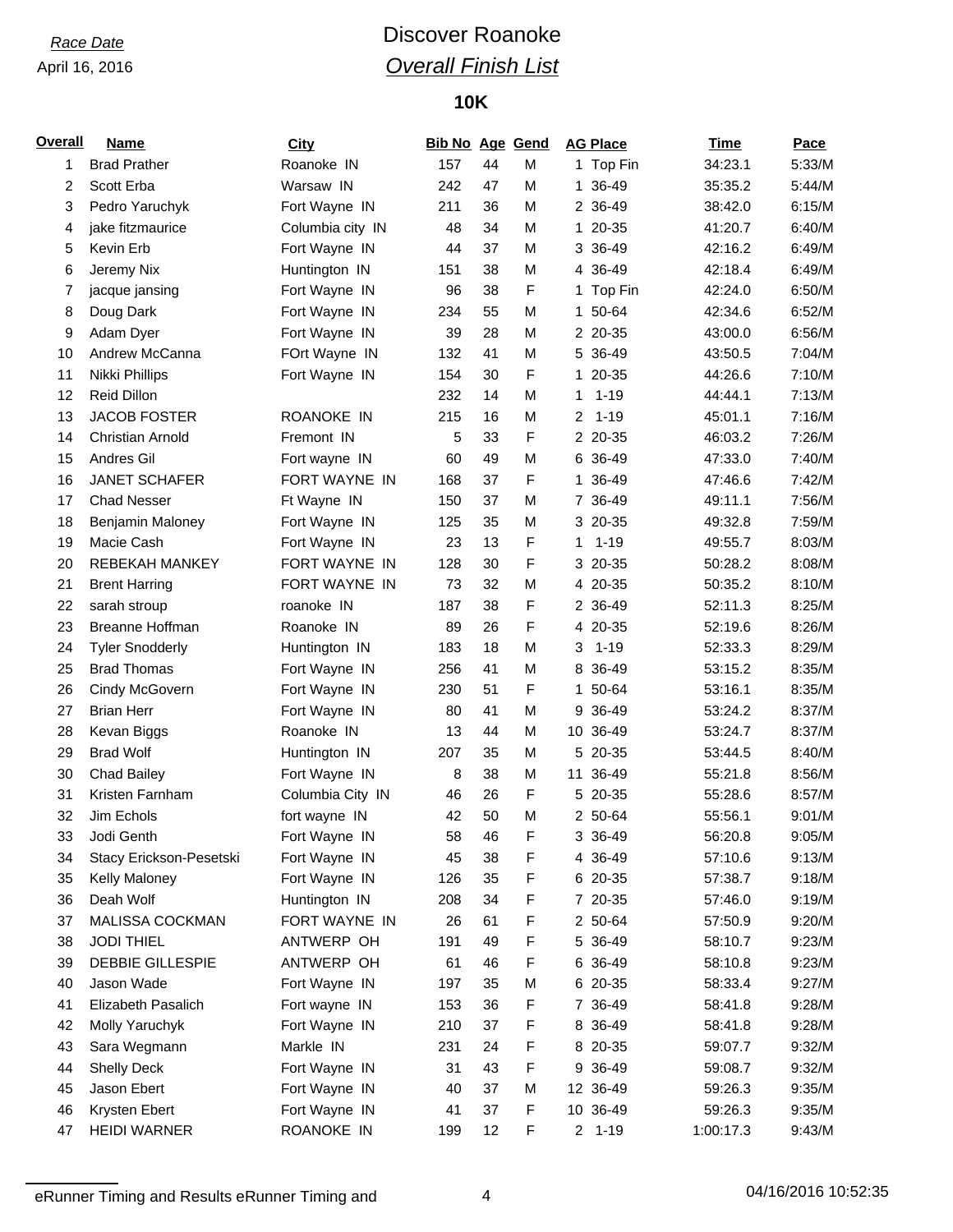# *Race Date* **Discover Roanoke** *Overall Finish List*

## **10K**

| <b>Overall</b> | <b>Name</b>               | City             | <b>Bib No Age Gend</b> |    |   | <b>AG Place</b> | <b>Time</b> | Pace    |
|----------------|---------------------------|------------------|------------------------|----|---|-----------------|-------------|---------|
| 48             | <b>Krystal Smith</b>      | Fort Wayne IN    | 181                    | 30 | F | 9 20-35         | 1:00:50.6   | 9:49/M  |
| 49             | Jennifer Bailey           | Fort Wayne IN    | 9                      | 32 | F | 10 20-35        | 1:00:53.1   | 9:49/M  |
| 50             | <b>Bridget Clements</b>   | Fort Wayne IN    | 25                     | 42 | F | 11 36-49        | 1:01:04.5   | 9:51/M  |
| 51             | <b>Eric Steitz</b>        |                  | 233                    | 26 | M | 7 20-35         | 1:01:10.0   | 9:52/M  |
| 52             | Darren Waggoner           | Fort Wayne IN    | 221                    | 47 | M | 13 36-49        | 1:01:14.4   | 9:53/M  |
| 53             | <b>CHANDA BLAIR</b>       | ROANOKE IN       | 14                     | 34 | F | 11 20-35        | 1:01:18.3   | 9:53/M  |
| 54             | <b>STEVE WALTER</b>       | FORT WAYNE IN    | 198                    | 56 | M | 3 50-64         | 1:02:20.2   | 10:03/M |
| 55             | Mark Kundo                | Fort Wayne IN    | 110                    | 50 | M | 4 50-64         | 1:03:21.6   | 10:13/M |
| 56             | Audree Ousley             | Huntington IN    | 278                    | 33 | F | 12 20-35        | 1:03:21.8   | 10:13/M |
| 57             | RaeAnne Kern              | Huntington IN    | 276                    | 43 | F | 12 36-49        | 1:03:22.6   | 10:13/M |
| 58             | Kris Scherer              | Roanoke IN       | 243                    | 44 | F | 13 36-49        | 1:03:23.1   | 10:13/M |
| 59             | <b>Justin Wall</b>        | Huntington IN    | 281                    | 39 | M | 14 36-49        | 1:03:53.6   | 10:18/M |
| 60             | Sara Miller               | Roanoke IN       | 146                    | 38 | F | 14 36-49        | 1:04:17.5   | 10:22/M |
| 61             | David Scribner            | Roanoke IN       | 173                    | 52 | M | 5 50-64         | 1:04:28.8   | 10:24/M |
| 62             | <b>Stacey Swinford</b>    | Peru IN          | 189                    | 27 | F | 13 20-35        | 1:04:33.0   | 10:25/M |
| 63             | Sommer Hunt               | Amboy IN         | 95                     | 31 | F | 14 20-35        | 1:04:41.5   | 10:26/M |
| 64             | Liz Fuze                  | Columbia city IN | 57                     | 51 | F | 3 50-64         | 1:05:00.0   | 10:29/M |
| 65             | <b>Gordon Pleus</b>       | Fort Wayne IN    | 222                    | 69 | M | 1 65-99         | 1:05:01.0   | 10:29/M |
| 66             | <b>Erica Hensley</b>      | Huntington IN    | 76                     | 25 | F | 15 20-35        | 1:05:43.0   | 10:36/M |
| 67             | Natalie Marshall          | Fort Wayne IN    | 131                    | 29 | F | 16 20-35        | 1:05:56.8   | 10:38/M |
| 68             | Katie Kent                | Fort Wayne IN    | 255                    | 33 | F | 17 20-35        | 1:05:59.5   | 10:39/M |
| 69             | <b>Bridgette Burbrink</b> | Fort Wayne IN    | 261                    | 26 | F | 18 20-35        | 1:07:26.1   | 10:53/M |
| 70             | Shay Monirian             | Fort Wayne IN    | 148                    | 28 | F | 19 20-35        | 1:07:26.1   | 10:53/M |
| 71             | <b>MARIAM SCHNITZ</b>     | FORT WAYNE IN    | 171                    | 42 | F | 15 36-49        | 1:07:40.8   | 10:55/M |
| 72             | Ashley Fusselman          | Huntington IN    | 56                     | 31 | F | 20 20-35        | 1:09:02.7   | 11:08/M |
| 73             | dianna mertz              | huntington IN    | 143                    | 51 | F | 4 50-64         | 1:11:19.3   | 11:30/M |
| 74             | Stephanie Scheumann       | Fort Wayne IN    | 169                    | 42 | F | 16 36-49        | 1:14:56.4   | 12:05/M |
| 75             | Barbara McCanna           | Fort Wayne IN    | 133                    | 37 | F | 17 36-49        | 1:15:30.0   | 12:11/M |
| 76             | <b>Heather Biggs</b>      | Roanoke IN       | 12                     | 43 | F | 18 36-49        | 1:15:30.4   | 12:11/M |
| 77             | Lindsay Herr              | Fort Wayne IN    | 81                     | 39 | F | 19 36-49        | 1:15:30.9   | 12:11/M |
| 78             | <b>Tami Scribner</b>      | Roanoke IN       | 174                    | 44 | F | 20 36-49        | 1:19:45.2   | 12:52/M |
| 79             | Jen Goss                  | Fort Wayne IN    | 67                     | 36 | F | 21 36-49        | 1:19:45.6   | 12:52/M |
| 80             | <b>Anne Davies</b>        | fort wayne IN    | 29                     | 60 | F | 5 50-64         | 1:24:04.5   | 13:34/M |
| 81             | PHOEBE HELVIE             | HUNTINGTON IN    | 75                     | 50 | F | 6 50-64         | 1:31:08.7   | 14:42/M |
| 82             | <b>CHRIS MILLER</b>       | ANGOLA IN        | 144                    | 35 | M | 8 20-35         | 1:32:43.7   | 14:57/M |
| 83             | Michael Smith             | Fort Wayne IN    | 182                    | 36 | M | 15 36-49        | 1:35:40.6   | 15:26/M |
| 84             | <b>Carol Stokes</b>       | Fort Wayne IN    | 185                    | 51 | F | 7 50-64         | 1:35:40.7   | 15:26/M |
| 85             | Katrina Blasius           | Fort Wayne IN    | 15                     | 41 | F | 22 36-49        | 1:43:41.5   | 16:43/M |
| 86             | April Hesson              | Huntington IN    | 88                     | 35 | F | 21 20-35        | 1:43:42.2   | 16:44/M |
| 87             | Kelly Werth               | Roanoke IN       | 200                    | 42 | F | 23 36-49        | 1:48:48.8   | 17:33/M |
| 88             | Chanel Hampton            | Detroit MI       | 72                     | 29 | F | 22 20-35        | 1:48:48.9   | 17:33/M |
| 89             | Jason Rey                 | Fort Wayne IN    | 224                    | 44 | M | 16 36-49        | 1:49:08.1   | 17:36/M |
| 90             | <b>Toney Malloris</b>     | Fort Wayne IN    | 225                    | 46 | M | 17 36-49        | 1:49:08.9   | 17:36/M |

eRunner Timing and Results eRunner Timing and 5 5 1 04/16/2016 10:52:35